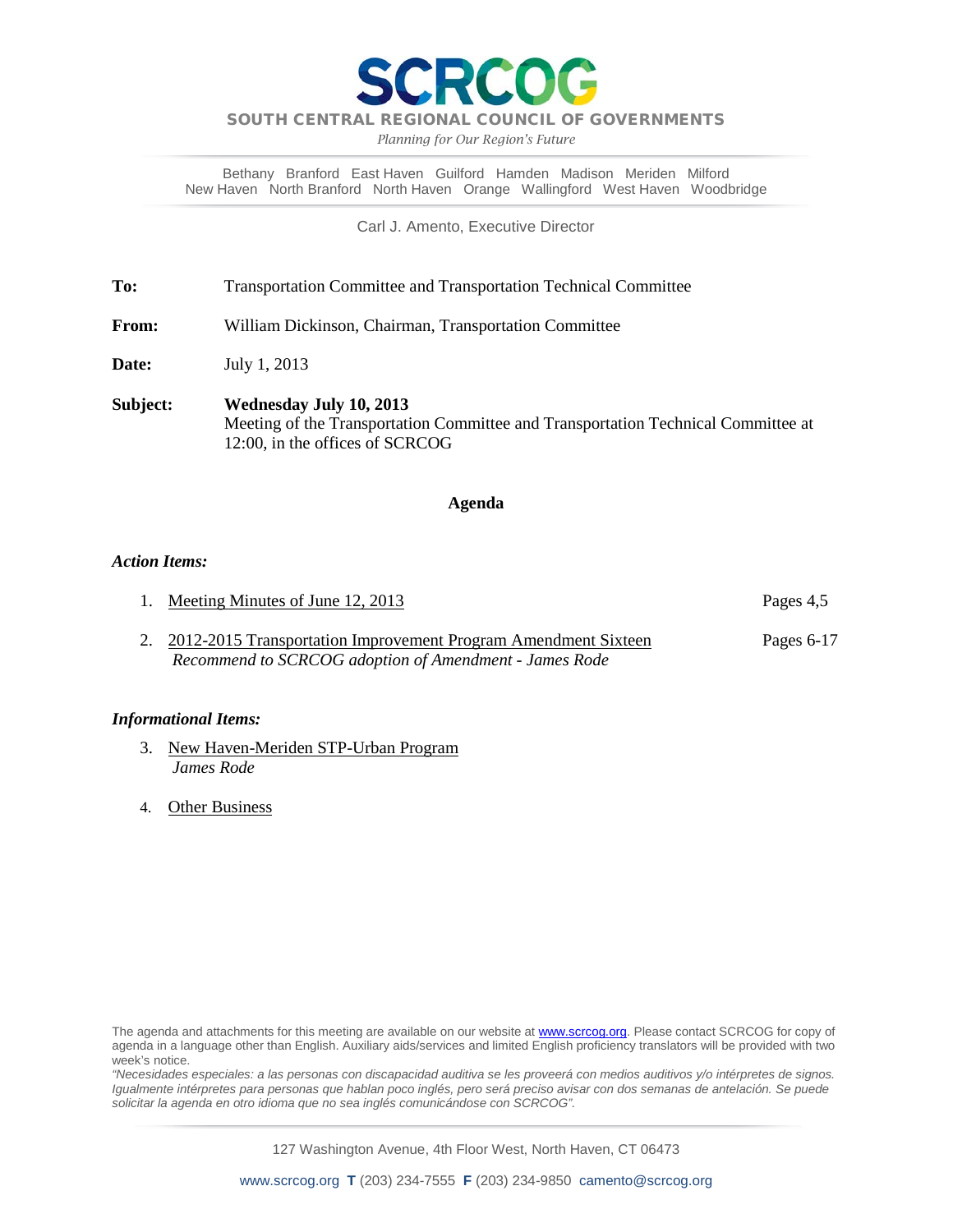PCC

*Planning for Our Region's Future*

Bethany Branford East Haven Guilford Hamden Madison Meriden Milford New Haven North Branford North Haven Orange Wallingford West Haven Woodbridge

Carl J. Amento, Executive Director

Transportation and Transportation Technical Committee Distribution List *All Receiving Agenda Notice via Email or Fax Agenda at SCRCOG's Web Site: www.scrcog.org*  **July 10, 2013** *Municipalities*  Bethany: S. Huxley, A. Marek, A. Green<sup>1</sup> Branford: A. DaRos, S. Rasmussen, C. Andres, J. Plaziak<sup>1</sup> East Haven: J. Maturo, K. White<sup>1</sup> Guilford: J. Mazza, G. Kral, M. Damiani, J. Portley<sup>1</sup> Hamden: S. Jackson, L. Creane, R. Roscow, E. Fuller, T. Wydra, B. Brinton<sup>1</sup> Madison: F. McPherson, M.  $\text{Out}^1$ Meriden: M. Rohde, D. Caruso, L. Kendzior, D. Brunet, P. Brennan, B. Bass<sup>1</sup> Milford: B. Blake, D. Sulkis, B. Kolwicz, R. Gregory, G. Wassmer<sup>1</sup> New Haven: J. DeStefano, K.Murphy, R. Miller<sup>1</sup>, K. Gilvarg, B. Notghi, M Piscitelli, J Travers North Branford: K. Weiss<sup>1</sup>, C. Zebb, M. Paulhus North Haven: M. Freda, A. Fredricksen, B. Cummings, J Bodwell<sup>1</sup> Orange: P. Dinice, S. Savarese Wallingford: W. Dickinson, J. Thompson<sup>1</sup> West Haven: M. Allen, A. Quadir<sup>1</sup>, B. Sabo, Woodbridge: J. Hellauer, P. Rubens-Dahl, W. Connors<sup>1</sup> 1 *voting Technical Transportation Committee member appointed by chief elected official*

### *Others*

The Advisor Amity Observer Center for Disability Rights: M. Gallucci ConnDOT: M. Rolfe, G. Wright, D. Larosa, J Redeker, R. Etuka, K. Chukwa, M. Salter, P. Zapatrick Connecticut Commuter Services: J. Brantley Connecticut League of Women Voters (New Haven Chapter): N. Ciarleglio Connecticut Post Connecticut Public Broadcasting Connecticut Transit: P. Fry, S. Willis Fay, Spofford & Thorndike: G. Lindsay FHWA: Eloise Powell, Amy Jackson-Grove Fox Connecticut Greater New Haven Chamber of Commerce: T. Rescigno, L. DiCocco-Beauton Greater New Haven Convention and Visitors Bureau: G. Kozlowski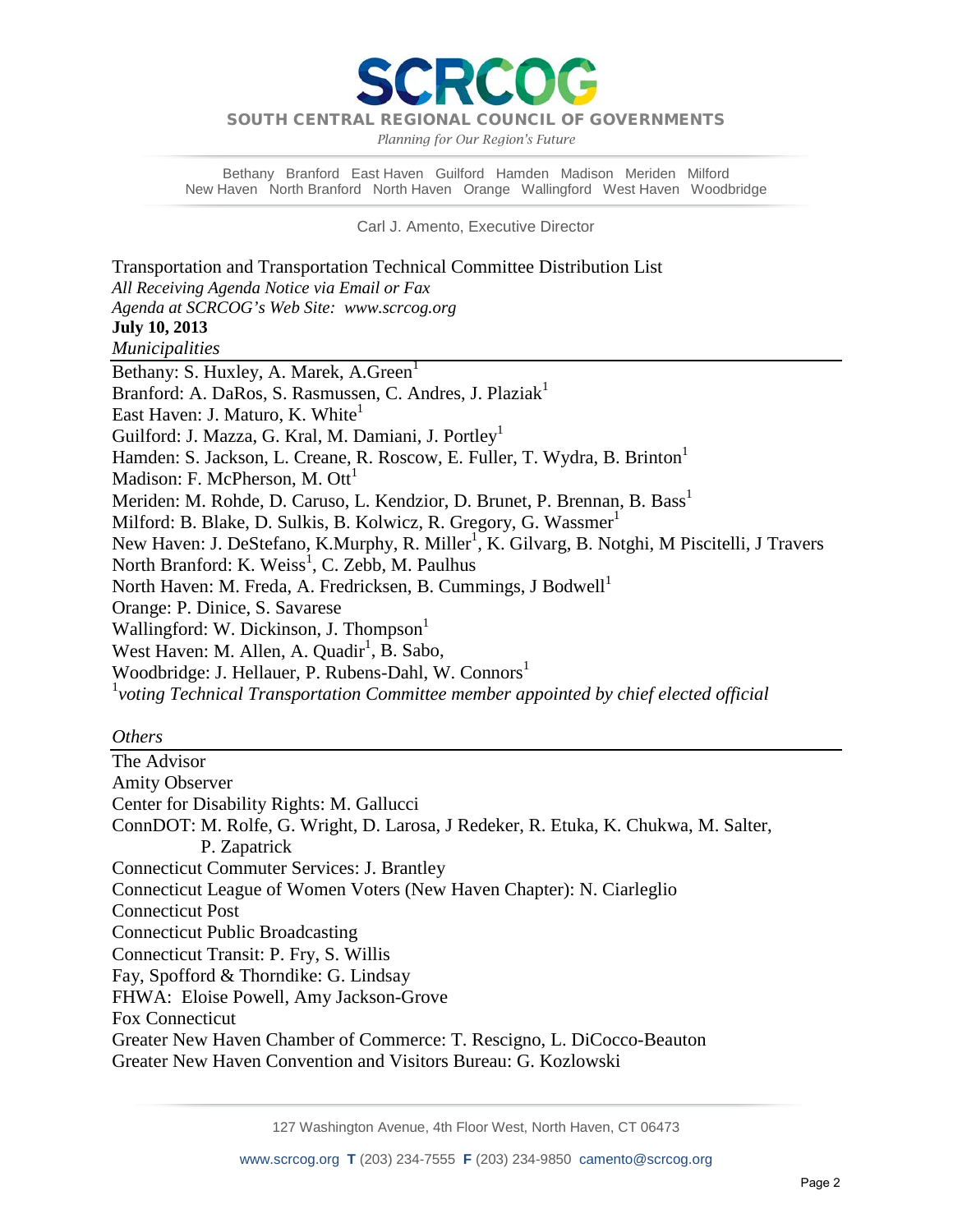

*Planning for Our Region's Future*

Bethany Branford East Haven Guilford Hamden Madison Meriden Milford New Haven North Branford North Haven Orange Wallingford West Haven Woodbridge

Carl J. Amento, Executive Director

*Distribution List (Continued)* **July 10, 2013** Greater New Haven Transit District: D. Carter, L. Richards, A. Naudus Hamden Community News Hamden Journal Hartford Courant Inner City News Integrated Management Controls: S. Gale LaVoz Luchs Associates: R. Dagan Meriden Transit District: J. Zajac Milford Mirror Milford- Orange Bulletin Milford Transit District: H. Jadach My Record Journal New Haven Advocate New Haven Independent New Haven Parking Authority: J. Staniewicz, W. Kilpatrick, M. Fortunata New Haven Register: M. Zaretsky Northeast Transportation Company: J. Spina Office of Congresswoman Rosa DeLauro: L. Mangini Orange Patch PBAmericas (Glastonbury): A. Moretti, Post Chronicle Shoreline Times Shore Publishing Technical Planning Associates: B. Sacco Totokett Times United Illuminating Company: S. Saczynski, Wallingford Public Access West Haven Chamber of Commerce: N. DeMatties West Haven Voice WVIT Channel 30 News WTNH Channel 8 News WTIC 1080 news WRYM 840 AM La Gigante WFSB Channel 3 News WQUN 1220 AM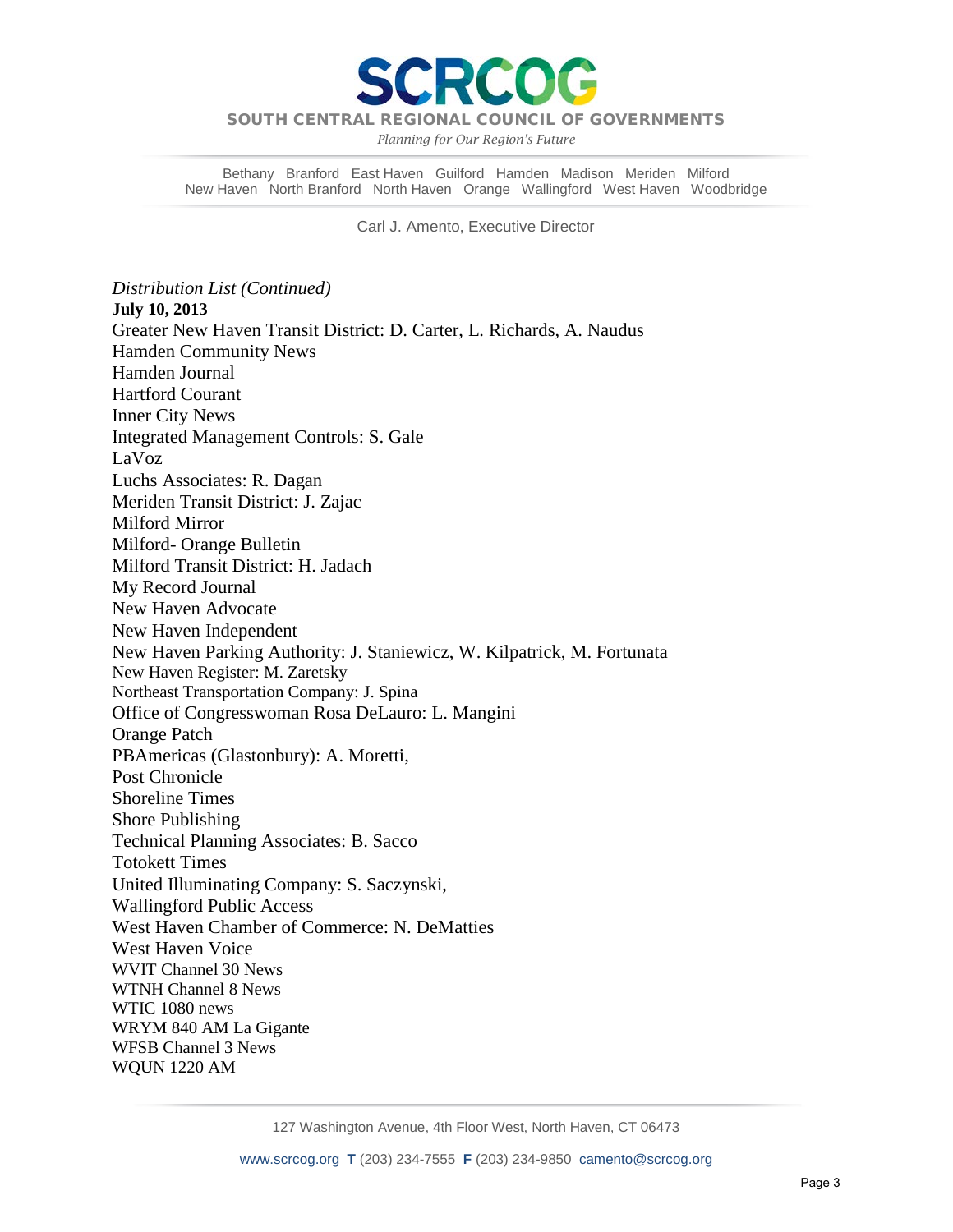*Planning for Our Region's Future*

Bethany Branford East Haven Guilford Hamden Madison Meriden Milford New Haven North Branford North Haven Orange Wallingford West Haven Woodbridge

### Carl J. Amento, Executive Director Minutes Transportation Committee June 12, 2013

| <b>Transportation Committee Members</b>            | <b>Transportation Technical Committee</b> |
|----------------------------------------------------|-------------------------------------------|
| Wallingford, Mayor William Dickinson, Chair,       | Hamden, Robert Brinton                    |
| Madison, FS Fillmore McPherson                     | Meriden, Bob Bass                         |
| Branford, Janice Plaziak proxy for First Selectman | Milford, Gary Wassmer                     |
| Unk DaRos                                          | New Haven, Dick Miller                    |
| New Haven, James Travers, Proxy for Mayor John     | North Branford, Kurt Weiss                |
| DeStefano                                          | North Haven, Jonathan Bodwell             |
| <b>SCRCOG</b>                                      | Orange, Steve Savarese                    |
| Carl Amento, James Rode, Stephen Dudley, Chris     | Wallingford, John Thompson                |
| Rappa                                              | West Haven, Abdul Quadir                  |
| <b>Guests Edgar Wynkoop, CDOT</b>                  |                                           |
| Lou Mangini, Congresswoman DeLauro's office        |                                           |

Mayor William Dickinson called the meeting to order at 12:11.

### **Action Item #1**

Minutes of the May 8, 2013 meeting were adopted on a motion by J. Bodwell seconded by J. Plaziak, and approved unanimously.

### **Action Item #2**

J Rode began the discussion of Amendment 15 with a supplement to add 5 Projects to the Amendment. These 5 projects were: *0092-XXXX Downtown Crossing, Phase 2, 0171-0379 Interstate Epoxy Pavement Markings FFY14, 0171-0380 Non- Interstate Epoxy Pavement Markings FFY14, 0173-0439 Interstate Epoxy Pavement Markings FFY14, and 0173-0440 Non Interstate Epoxy Pavement Markings FFY14* D Miller made a motion to recommend approval with the addition of 5 projects FS McPherson seconded and motion passed unanimously

### **Action Item #3**

S. Dudley discussed a required revision to the UPWP for FY14. A copy of the revised report was included with the agenda. J. Bodwell made a motion to recommend approval. J Thompson seconded and motion passed unanimously.

### **Action Item #4**

S Dudley spoke about the Local Accident Reduction Program. No action was necessary.

### **Action Item #5**

S Dudley presented and explained the need for action on the Ozone Air Quality Conformity Resolution. After discussion by the group Mayor Dickinson asked for a motion to amend the resolution to include the sentence, *this finding of compliance is based solely on CDOT assessment of conformity with the Clean Air Act.* D. Miller made a motion to amend the resolution. FS McPherson seconded and motion passed unanimously. FS McPherson made a motion to recommend approval of the resolution as amended, D Miller seconded and the motion passed unanimously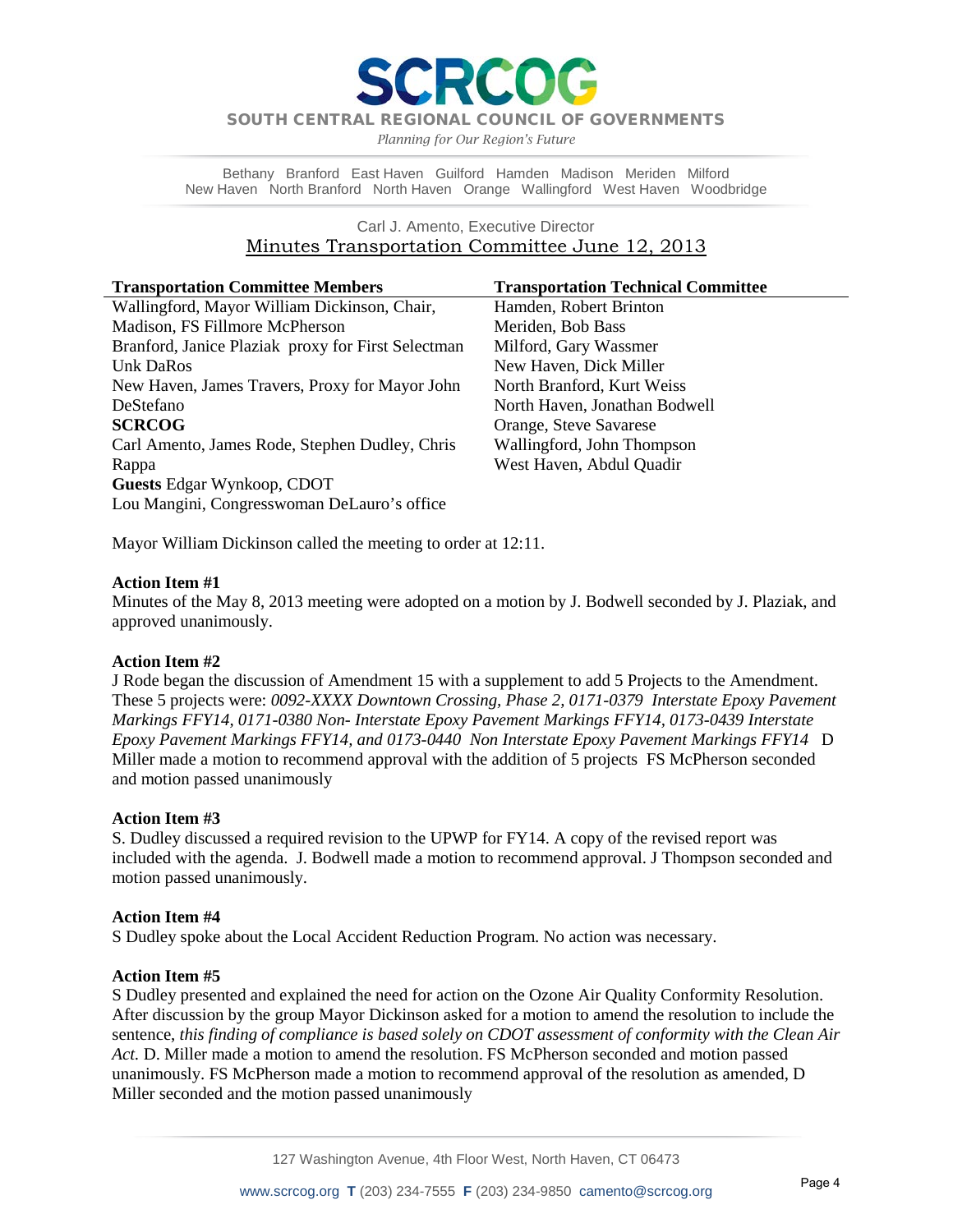

*Planning for Our Region's Future*

Bethany Branford East Haven Guilford Hamden Madison Meriden Milford New Haven North Branford North Haven Orange Wallingford West Haven Woodbridge

Carl J. Amento, Executive Director

### **Informational Item #1**

S Dudley updated those present on the proposed Local Capital Improvement Program.

### **Informational Item #2**

J Plaziak made a motion to adjourn. J Bodwell seconded, meeting was adjourned at 1:04 PM.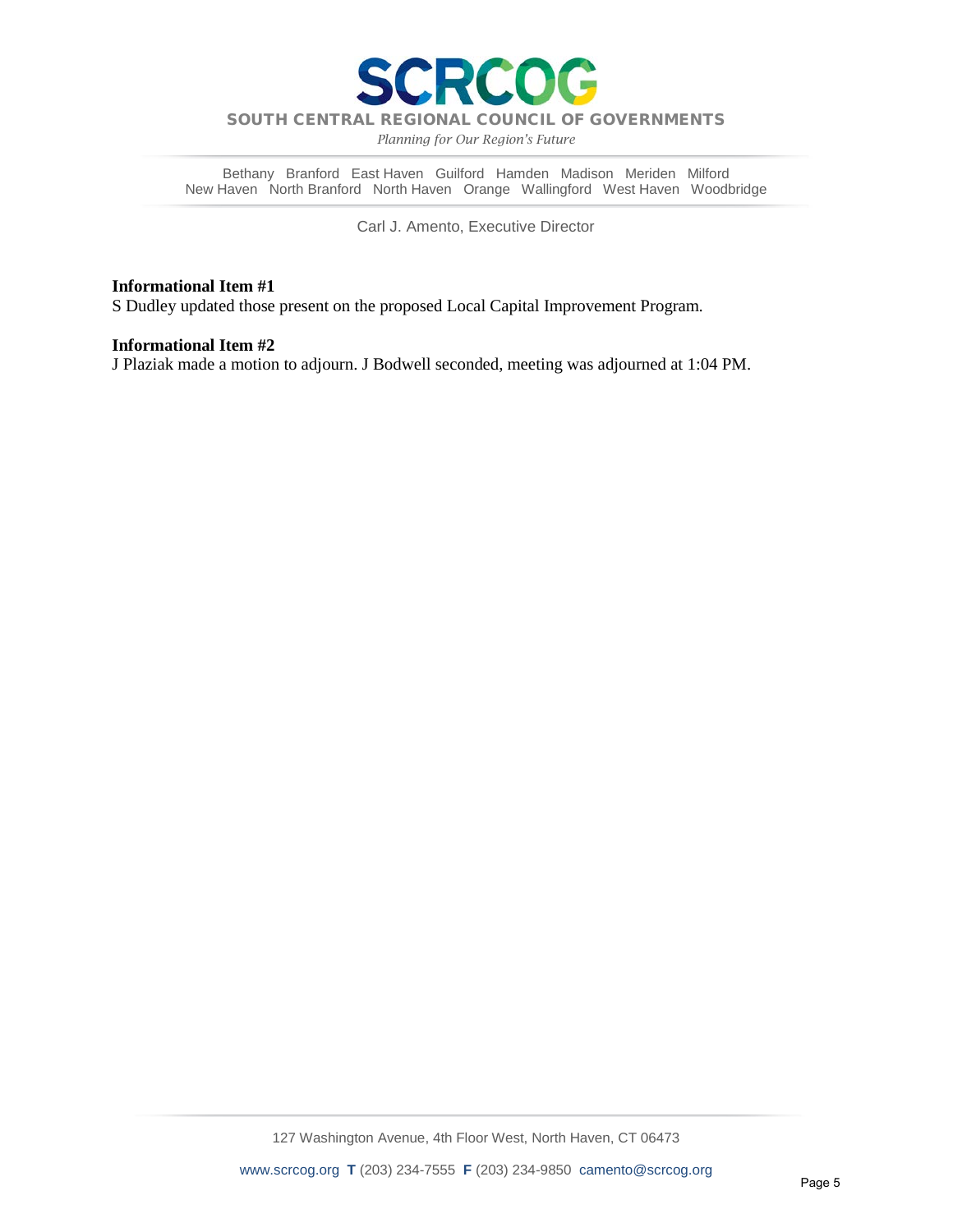# **South Central Regional Council of Governments**

2012-2015 TRANSPORTATION IMPROVEMENT PROGRAM

Amendment Number 16

| Project        | 0061-TMPI |                                      | 2013-A14-3 Hamden Signals                                                                                                                                                               | Page 8  |
|----------------|-----------|--------------------------------------|-----------------------------------------------------------------------------------------------------------------------------------------------------------------------------------------|---------|
| <b>Changes</b> |           |                                      | Amendment 16 increases funding for Preliminary Design phase                                                                                                                             |         |
| Reason         |           |                                      | Action necessary based on latest cost estimate                                                                                                                                          |         |
|                |           |                                      |                                                                                                                                                                                         |         |
| <b>Project</b> | 0079-XXXX |                                      | 2013-A15-14 Multi-Modal Roadway Improvements for TOD                                                                                                                                    | Page 8  |
| <b>Changes</b> |           |                                      | Amendment 16 moves funds to FYI per DOT request                                                                                                                                         |         |
| Reason         |           |                                      | Proposed project requires Air Quality modeling. Action is necessary to include project in the<br>TIP/STIP for the TIGER application process, while allowing CDOT to model as necessary. |         |
| Project        | 0092-0522 | 2007-049                             | I-95 West River Bridge BR#00163A                                                                                                                                                        | Page 9  |
| <b>Changes</b> |           |                                      | Amendment 16 changes funding source to NHPP-BRX                                                                                                                                         |         |
| Reason         |           |                                      | Action is necessary to address changes in funding programs under MAP-21 and to ensure that<br>federal apportionment is fully obligated by year's end                                    |         |
| Project        | 0092-0531 | 1999-009                             | I-95/I-91/Rt 34 Interchange Reconstruction E                                                                                                                                            | Page 10 |
| <b>Changes</b> |           | Amendment 16 changes I-M to NHPP-BRX |                                                                                                                                                                                         |         |
| Reason         |           |                                      | Action is necessary to address changes in funding programs under MAP-21 and to ensure that<br>federal apportionment is fully obligated by year's end                                    |         |
| <b>Project</b> | 0092-0627 | 2010-001                             | I-95 Corridor Improvement Project- contract B2                                                                                                                                          | Page 11 |
| <b>Changes</b> |           |                                      | Amendment 16 changes funding source to NHPP-BRX                                                                                                                                         |         |
| Reason         |           |                                      | Action is necessary to address changes in funding programs under MAP-21 and to ensure that<br>federal apportionment is fully obligated by year's end                                    |         |
| Project        | 0092-XXXX |                                      | 2013-A15-11 Downtown Crossing, Phase 2                                                                                                                                                  | Page 12 |
| <b>Changes</b> |           |                                      | Amendment 16 moves funds to FYI per DOT request                                                                                                                                         |         |
| Reason         |           |                                      | Proposed project requires Air Quality modeling. Action is necessary to include project in the<br>TIP/STIP for the TIGER application process, while allowing CDOT to model as necessary. |         |
| Project        | 0138-0221 | 2001-025                             | I-95: Housatonic River Bridge Replacement                                                                                                                                               | Page 13 |
| <b>Changes</b> |           |                                      | Amendment 16 changes sources of funding and deletes BRXZ entry in FYI.                                                                                                                  |         |
| Reason         |           |                                      | Action is necessary and to address changes in funding programs under MAP-21 and to ensure<br>that federal apportionment is fully obligated by year's end.                               |         |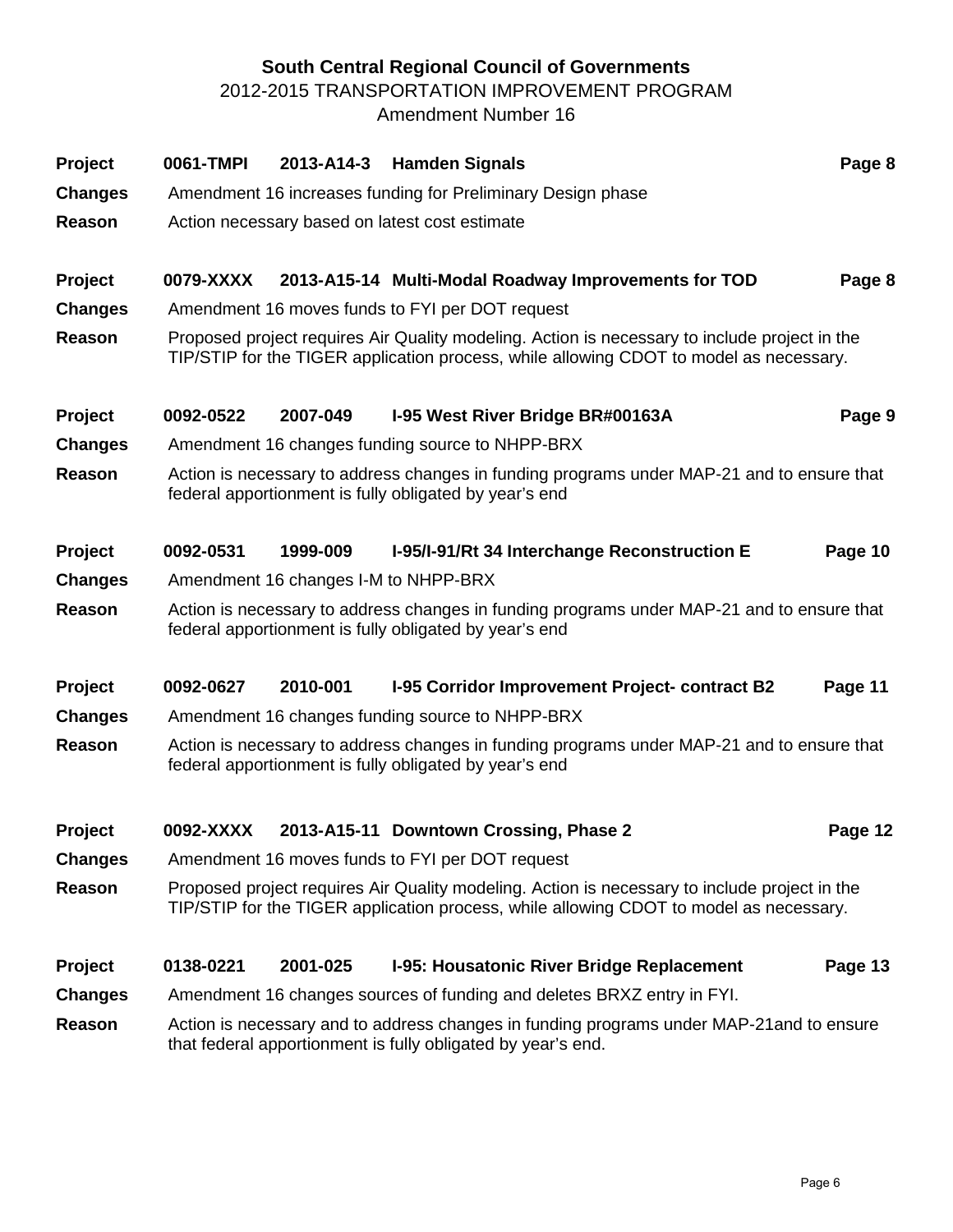# **South Central Regional Council of Governments** 2012-2015 TRANSPORTATION IMPROVEMENT PROGRAM Amendment Number 16

- **Project 0427-PXXXX 2010-007 GNHTD Replace Paratransit Vehicles Page 14 Changes** Amendment 16 moves 5307P funds from FFY12 to FFY13 and moves 5307C funds to a new project #427-PXXX1 **Reason** Action is necessary to move 5307 Carryover funds to the current fiscal year prior to obligation. In addition, 5307 Capital funds not obligated in 2012 are moved to a new project to reflect their revised status from Capital (5307C) to carryover (5307P). **Project 0427-PXXXX1 2013-A16-1 GNHTD- Replace Paratransit Vehicles Program FY12 Page 15**
- **Changes** Amendment 16 adds new project
- **Reason** Action necessary to reflect the status of the Sec5307 FTA grant Funding from FFY12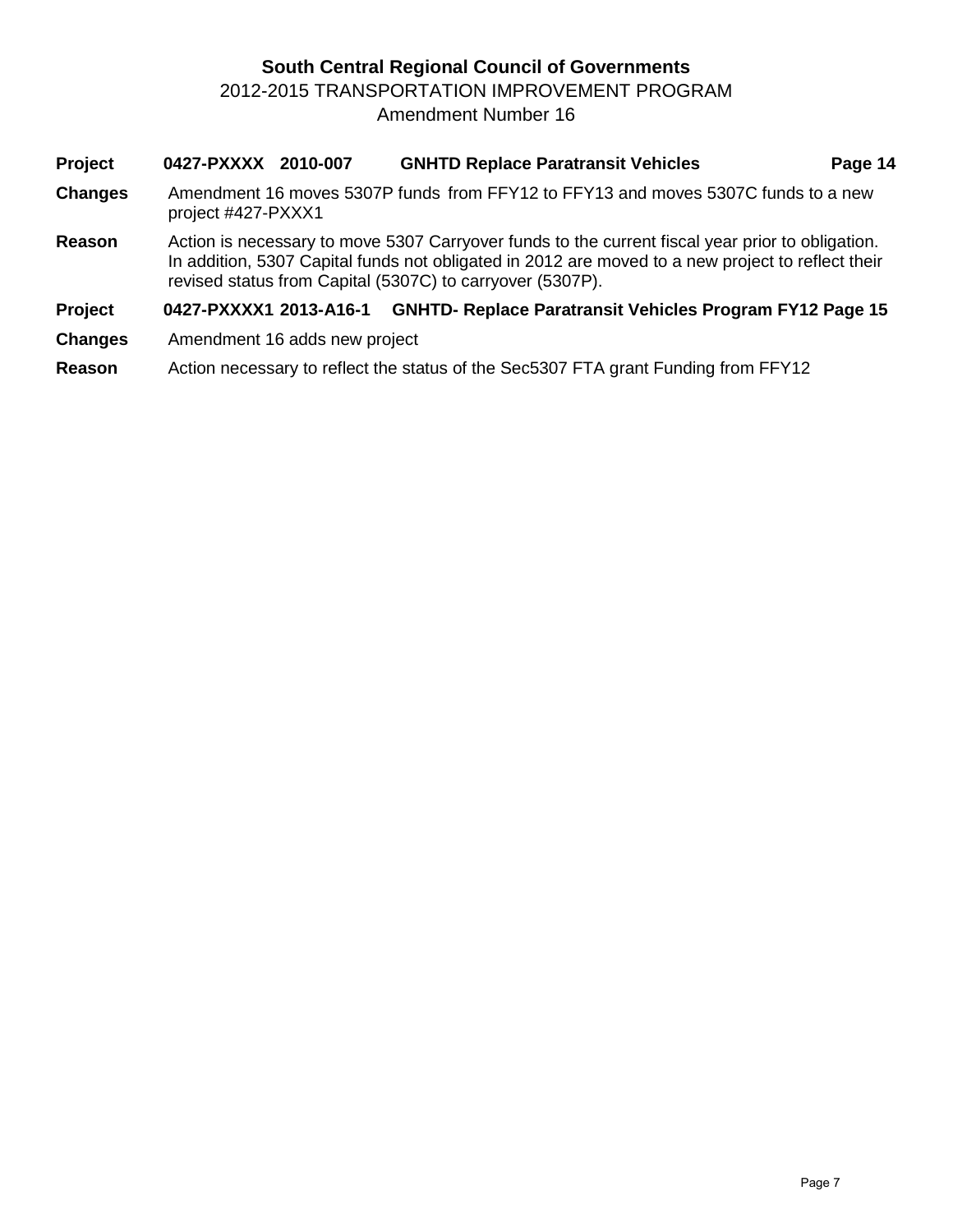## **State Project 0061-TMPI SCRCOG # 2013-A14-3**

Proposed

**Municipality** Hamden

**Project Name** Hamden Signals

**Description** Complete replacement of 7 existing Signals Whitney Ave @ Worth, Dixwell, School, Washington, Church Dr, Rte 40 and Dixwel @ Washington Ave.

| <b>Current TIP Funding (In Thousands)</b>  |              |         |              |      |      |      |      |            |  |  |  |  |  |
|--------------------------------------------|--------------|---------|--------------|------|------|------|------|------------|--|--|--|--|--|
| <b>Funding</b>                             | <b>Phase</b> |         | <b>Prior</b> | 2012 | 2013 | 2014 | 2015 | <b>FYI</b> |  |  |  |  |  |
| <b>STPNH</b>                               | PD           | Federal |              |      | 200  |      |      |            |  |  |  |  |  |
| <b>Total Cost</b>                          | \$200        |         | 0            | 0    | 200  | 0    | 0    | 0          |  |  |  |  |  |
| <b>Proposed TIP Funding (In Thousands)</b> |              |         |              |      |      |      |      |            |  |  |  |  |  |
| <b>Funding</b>                             | <b>Phase</b> |         | <b>Prior</b> | 2012 | 2013 | 2014 | 2015 | <b>FYI</b> |  |  |  |  |  |
| <b>STPNH</b>                               | PD           | Federal |              |      | 250  |      |      |            |  |  |  |  |  |
| <b>TIP Funds</b>                           | \$250        |         | 0            | 0    | 250  | 0    | 0    | 0          |  |  |  |  |  |

### **Amendment Notes**

FY12 TIP Amend 14 introduces new project. FY12 TIP Amend 16 increases PD funding

### **State Project** 0079-XXXX **SCRCOG # 2013-A15-1**

Proposed

**Municipality** Meriden

**Project Name** Multi-Modal Roadway Improvements for TOD District

**Description** The project will complete final design and will construct needed road way improvements in Meriden's TOD District. The roadways will include"complete streets" design principles

| <b>Current TIP Funding (In Thousands)</b>  |              |         |              |          |      |        |      |            |  |  |  |  |  |
|--------------------------------------------|--------------|---------|--------------|----------|------|--------|------|------------|--|--|--|--|--|
| <b>Funding</b>                             | <b>Phase</b> |         | <b>Prior</b> | 2012     | 2013 | 2014   | 2015 | <b>FYI</b> |  |  |  |  |  |
| <b>TIGER</b>                               | <b>ALL</b>   | Federal |              |          |      | 14,621 |      |            |  |  |  |  |  |
|                                            |              | Local   |              |          |      | 4,296  |      |            |  |  |  |  |  |
| <b>Total Cost</b>                          | \$18,917     |         | 0            | $\Omega$ | 0    | 18,917 | 0    | $\Omega$   |  |  |  |  |  |
| <b>Proposed TIP Funding (In Thousands)</b> |              |         |              |          |      |        |      |            |  |  |  |  |  |
| <b>Funding</b>                             | <b>Phase</b> |         | <b>Prior</b> | 2012     | 2013 | 2014   | 2015 | <b>FYI</b> |  |  |  |  |  |
| <b>TIGER</b>                               | ALL          | Federal |              |          |      |        |      | 14,621     |  |  |  |  |  |
|                                            |              | Local   |              |          |      |        |      | 4,296      |  |  |  |  |  |
| <b>TIP Funds</b>                           | \$18,917     |         | 0            | $\Omega$ | 0    | 0      | 0    | 18,917     |  |  |  |  |  |

### **Amendment Notes**

FY12 TIP Amend 15 adds new project. FY12 TIP Amend 16 moves funds to FYI per DOT request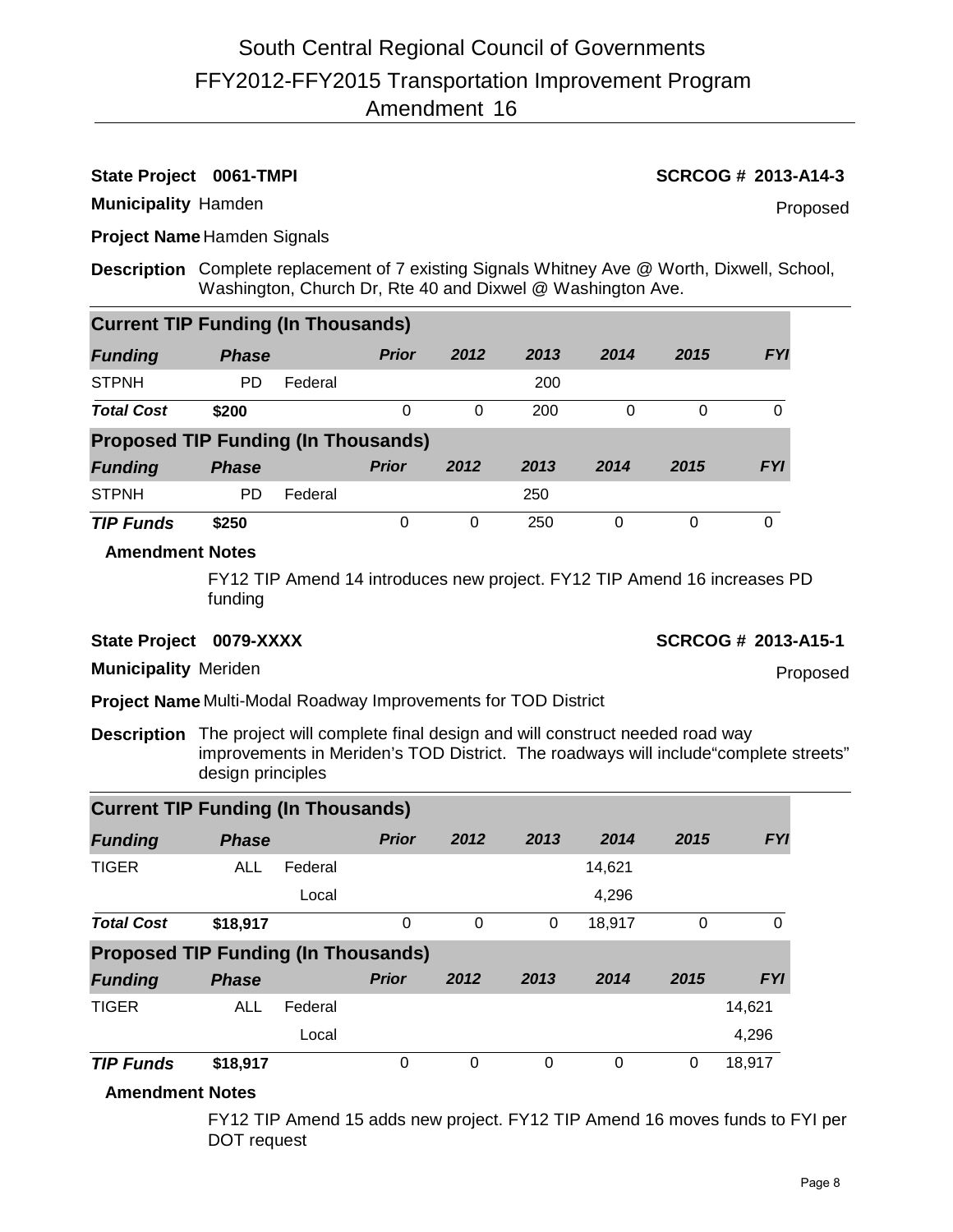**State Project 0092-0522 SCRCOG # 2007-049**

**Municipality** New Haven

Proposed

**Project Name** I-95 West River Bridge BR#00163A

**Description** Replacement of the I-95 bridge over West River in West Haven/ New Haven. Project includes Reconstruction of 4,700 Ft of I-95 as well as interchanges #44 (Kimberly Ave) and#45(Rte 10)

| <b>Current TIP Funding (In Thousands)</b> |                                            |              |      |        |        |        |            |  |  |  |  |
|-------------------------------------------|--------------------------------------------|--------------|------|--------|--------|--------|------------|--|--|--|--|
| <b>Funding</b>                            | <b>Phase</b>                               | <b>Prior</b> | 2012 | 2013   | 2014   | 2015   | <b>FYI</b> |  |  |  |  |
| <b>BRXZ</b>                               | <b>CON</b><br>AC-Entry                     |              |      | 0      |        |        |            |  |  |  |  |
|                                           | Federal                                    |              |      | 25,000 | 31,000 | 50,000 | 183,000    |  |  |  |  |
|                                           | State                                      |              |      | 3,000  | 4,000  | 6,000  | 21,000     |  |  |  |  |
| <b>Total Cost</b>                         | \$323,000                                  | $\mathbf 0$  | 0    | 28,000 | 35,000 | 56,000 | 204,000    |  |  |  |  |
|                                           | <b>Proposed TIP Funding (In Thousands)</b> |              |      |        |        |        |            |  |  |  |  |
| <b>Funding</b>                            | <b>Phase</b>                               | <b>Prior</b> | 2012 | 2013   | 2014   | 2015   | <b>FYI</b> |  |  |  |  |
| NHPP-BRX                                  | <b>CON</b><br><b>AC-Entry</b>              |              |      | 0      |        |        |            |  |  |  |  |
|                                           | Federal                                    |              |      | 45,000 | 31,000 | 50,000 | 163,000    |  |  |  |  |
|                                           | <b>State</b>                               |              |      | 5,000  | 4,000  | 6,000  | 18,111     |  |  |  |  |
| <b>TIP Funds</b>                          | \$322,111                                  | 0            | 0    | 50,000 | 35,000 | 56,000 | 181,111    |  |  |  |  |

## **Amendment Notes**

FY07 TIP Amend 6 introduces project. FY07 TIP Amend 18 moves AC Entry from FFY08 to FFY09, deletes FFY09 funds and increases FYI funding. FY10 TIP moves project to FYI. FY12 TIP Amend 10 moves project to current TIP. FY12 TIP Amend 16 changes funding source to NHPP-BRX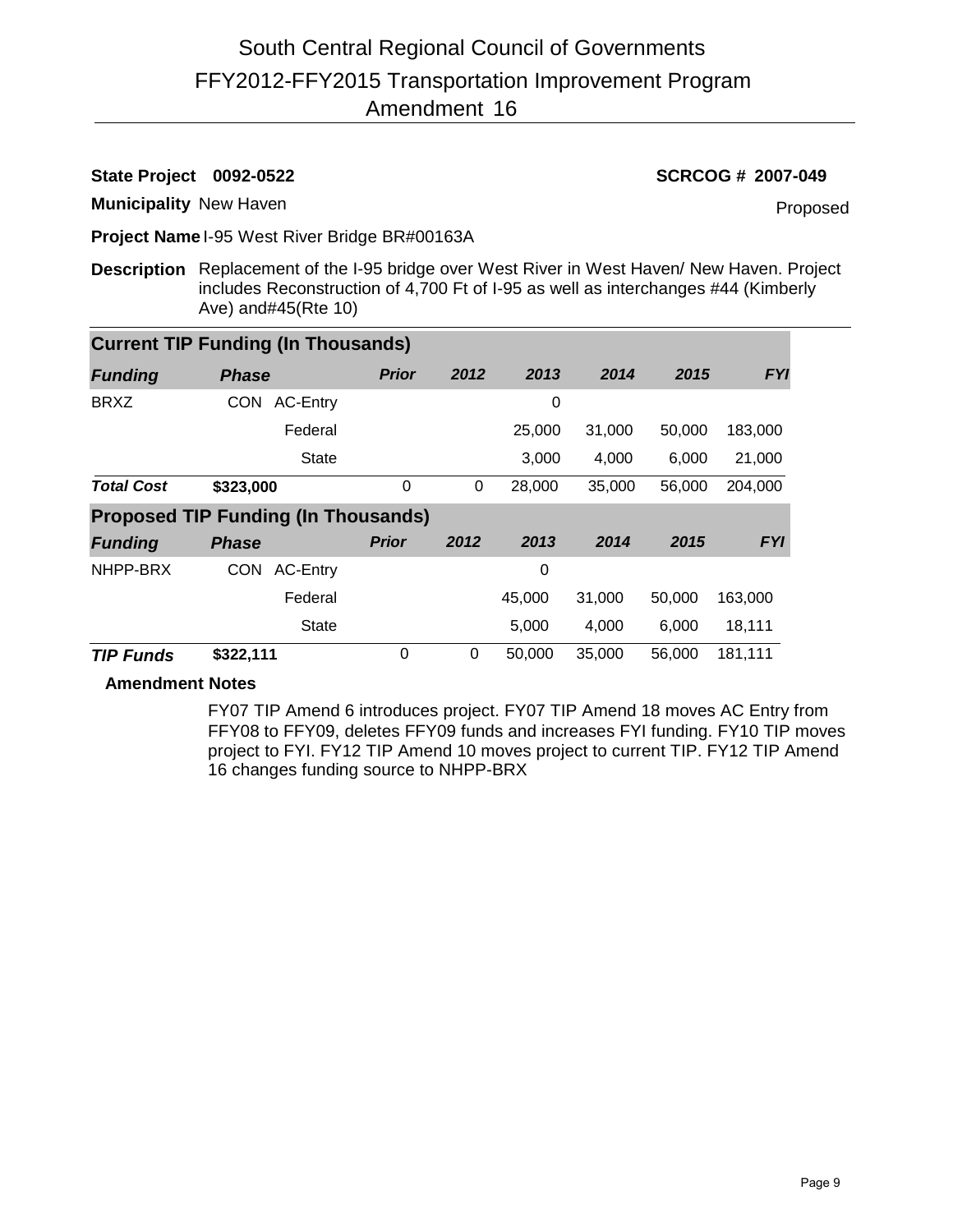## **State Project 0092-0531 SCRCOG # 1999-009**

**Municipality** New Haven

Proposed

**Project Name** I-95/I-91/Rt 34 Interchange Reconstruction E

**Description** Reconstruct I-95/I-91/Rt 34 interchange to accommodate new 10-lane Quinnipiac River Bridge and reconfigure nb I-95 to Rt 34 ramp as a "right hand take off". Post-FY05 CN with Surface Transportation Program statewide and National Highway System support.

| <b>Current TIP Funding (In Thousands)</b>  |              |                 |              |             |        |        |        |            |
|--------------------------------------------|--------------|-----------------|--------------|-------------|--------|--------|--------|------------|
| <b>Funding</b>                             | <b>Phase</b> |                 | <b>Prior</b> | 2012        | 2013   | 2014   | 2015   | <b>FYI</b> |
| <b>HPP</b>                                 | CON          | Federal         |              |             | 1,440  |        |        |            |
|                                            |              | <b>State</b>    |              |             | 360    |        |        |            |
| I-M                                        |              | <b>AC-Entry</b> |              | 0           |        |        |        |            |
|                                            |              | Federal         | 21,521       | 10,000      |        | 9,770  | 28,000 | 30,714     |
|                                            |              | <b>State</b>    | 3,216        | 1,111       |        | 1,086  | 3,111  | 3,413      |
| I-MD                                       |              | Federal         | 950          |             |        |        |        |            |
| <b>NHPP</b>                                |              | Federal         |              |             | 26,000 |        |        |            |
|                                            |              | <b>State</b>    |              |             | 2,889  |        |        |            |
| <b>NHS</b>                                 |              | AC-Entry        |              | $\mathbf 0$ |        |        |        |            |
|                                            |              | Federal         | 19,009       | 11,256      |        |        |        |            |
|                                            |              | <b>State</b>    | 2,112        | 1,251       |        |        |        |            |
| <b>STPA</b>                                |              | Federal         | 34,570       |             | 31,000 | 28,570 | 28,000 | 29,800     |
|                                            |              | <b>State</b>    | 3,841        |             | 3,444  | 7,143  | 3,111  | 3,311      |
| <b>Total Cost</b>                          | \$349,999    |                 | 85,219       | 23,618      | 65,133 | 46,569 | 62,222 | 67,238     |
| <b>Proposed TIP Funding (In Thousands)</b> |              |                 |              |             |        |        |        |            |
| <b>Funding</b>                             | <b>Phase</b> |                 | <b>Prior</b> | 2012        | 2013   | 2014   | 2015   | <b>FYI</b> |
| <b>HPP</b>                                 | <b>CON</b>   | Federal         |              |             | 1,440  |        |        |            |
|                                            |              | <b>State</b>    |              |             | 360    |        |        |            |
| I-M                                        |              | AC-Entry        |              | 0           |        |        |        |            |
|                                            |              | Federal         | 21,521       | 10,000      |        |        |        |            |
|                                            |              | <b>State</b>    | 3,216        | 1,111       |        |        |        |            |
| I-MD                                       |              | Federal         | 950          |             |        |        |        |            |
| <b>NHPP</b>                                |              | Federal         |              |             | 81,000 |        |        |            |
|                                            |              | <b>State</b>    |              |             | 9,000  |        |        |            |
| NHPP-BRX                                   |              | Federal         |              |             |        | 9,770  | 28,000 |            |
|                                            |              | <b>State</b>    |              |             |        | 1,086  | 3,111  |            |
| <b>NHS</b>                                 |              | <b>AC-Entry</b> |              | $\mathbf 0$ |        |        |        |            |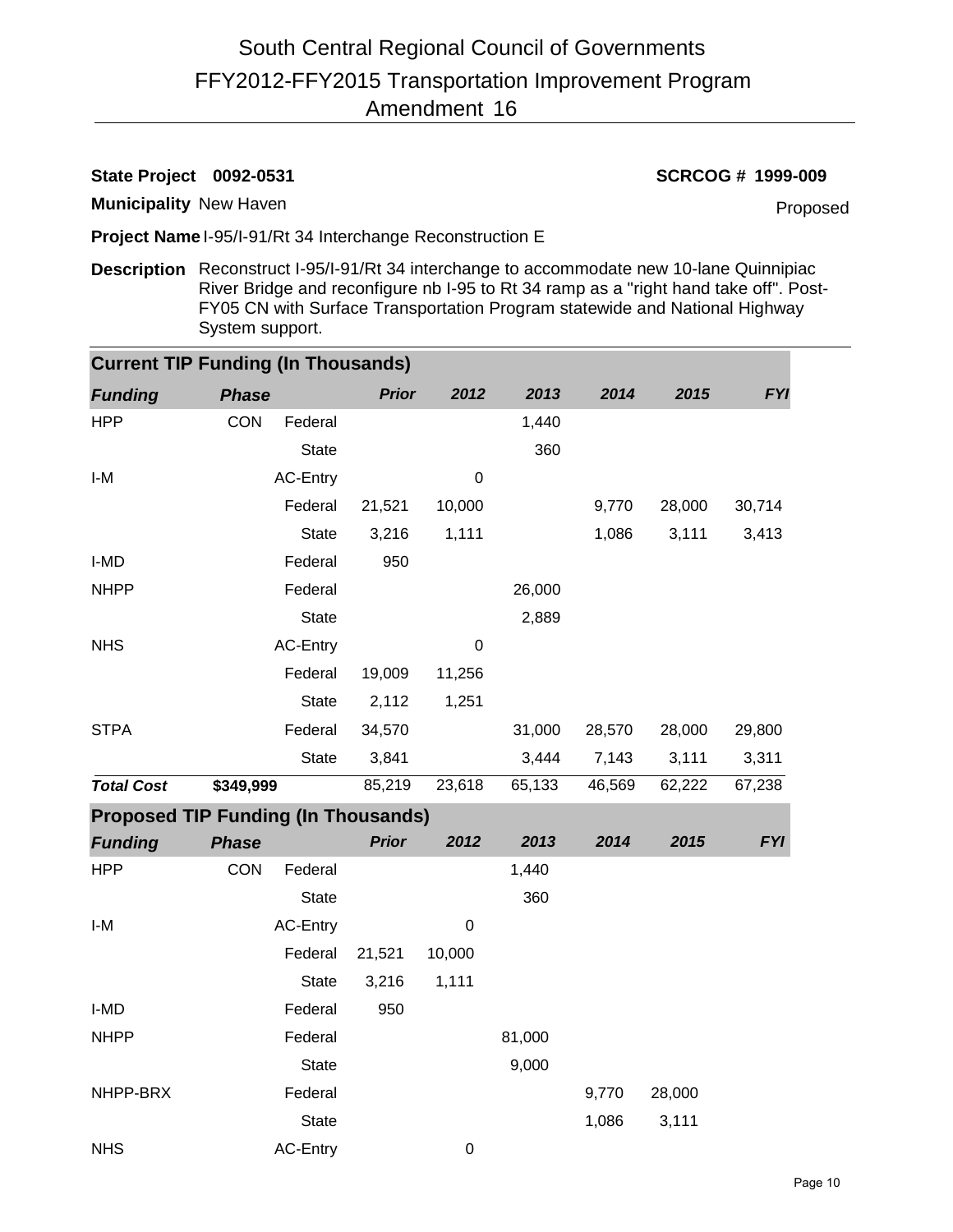| <b>TIP Funds</b> | \$343,872 | 85,219      |        | 23,618 126,244 | 46,569 | 62.222 | 0 |
|------------------|-----------|-------------|--------|----------------|--------|--------|---|
|                  | State     | 3.841       |        | 3.444          | 7.143  | 3.111  |   |
| <b>STPA</b>      | Federal   | 34.570      |        | 31.000         | 28,570 | 28,000 |   |
|                  | State     | 2,112 1,251 |        |                |        |        |   |
|                  | Federal   | 19,009      | 11.256 |                |        |        |   |

### **Amendment Notes**

FY10 TIP amend 5 adds NHS funds and adjusts \$ as project is ready to be advertised FY10 TIP Amend 9 moves funds from FFY11 to FFY10 FY10 TIP Amend 18 increases STPA funds for FY11 and add IMD funds. FY10 TIP Amend 23 reduces NHS funds for FY12. FY12 TIP Amend 4 adds I-M to FY12. FY12 TIP Amend 7 increases NHS for FY 12. FY12 TIP Amend 11 Adjusts Funds FY12 TIP Amend 13 increases STPA for FY13 FY12 TIP Amend 14 increases NHPP funds. FY12 TIP Amend 16 changes I-M to NHPP-BRX

### **State Project 0092-0627 SCRCOG # 2010-001**

Proposed

**Municipality** New Haven

**Project Name** I-95 Corridor Improvement Project- contract B2

**Description** Project No. 92-627, Contract B2, involves the construction of the I-95 SB West approach and river piers to the new Pearl Harbor Memorial Bridge. This project will be advertised with Project No. 92-531 Contract E,

| <b>Current TIP Funding (In Thousands)</b>  |              |              |              |        |        |        |        |            |  |  |  |  |
|--------------------------------------------|--------------|--------------|--------------|--------|--------|--------|--------|------------|--|--|--|--|
| <b>Funding</b>                             | <b>Phase</b> |              | <b>Prior</b> | 2012   | 2013   | 2014   | 2015   | <b>FYI</b> |  |  |  |  |
| <b>BRXZ</b>                                | <b>CON</b>   | Federal      |              | 20,200 | 15,000 | 25,230 | 12,000 | 16,197     |  |  |  |  |
|                                            |              | State        |              | 3,018  | 2,241  | 2,803  | 1,333  | 1,800      |  |  |  |  |
| <b>Total Cost</b>                          | \$99,822     |              | 0            | 23,218 | 17,241 | 28,033 | 13,333 | 17,997     |  |  |  |  |
| <b>Proposed TIP Funding (In Thousands)</b> |              |              |              |        |        |        |        |            |  |  |  |  |
| <b>Funding</b>                             | <b>Phase</b> |              | <b>Prior</b> | 2012   | 2013   | 2014   | 2015   | <b>FYI</b> |  |  |  |  |
| <b>BRXZ</b>                                | <b>CON</b>   | Federal      |              | 20,200 |        |        |        |            |  |  |  |  |
|                                            |              | State        |              | 3,018  |        |        |        |            |  |  |  |  |
| NHPP-BRX                                   |              | Federal      |              |        | 31,197 | 25,230 | 12,000 |            |  |  |  |  |
|                                            |              | <b>State</b> |              |        | 4,041  | 2,803  | 1,333  |            |  |  |  |  |
| <b>TIP Funds</b>                           | \$99,822     |              | 0            | 23,218 | 35,238 | 28,033 | 13,333 | 0          |  |  |  |  |

## **Amendment Notes**

FY10 TIP introduces new project. FY10 TIP Amend 5 adds NHS funds, FY10 TIP Amend 9 moves funds into FFY10. FY12 TIP includes ongoing project. FY12 TIP Amend 7 moves funds from FY13 to FY12. FY12 TIP Amend 16 changes funding source to NHPP-BRX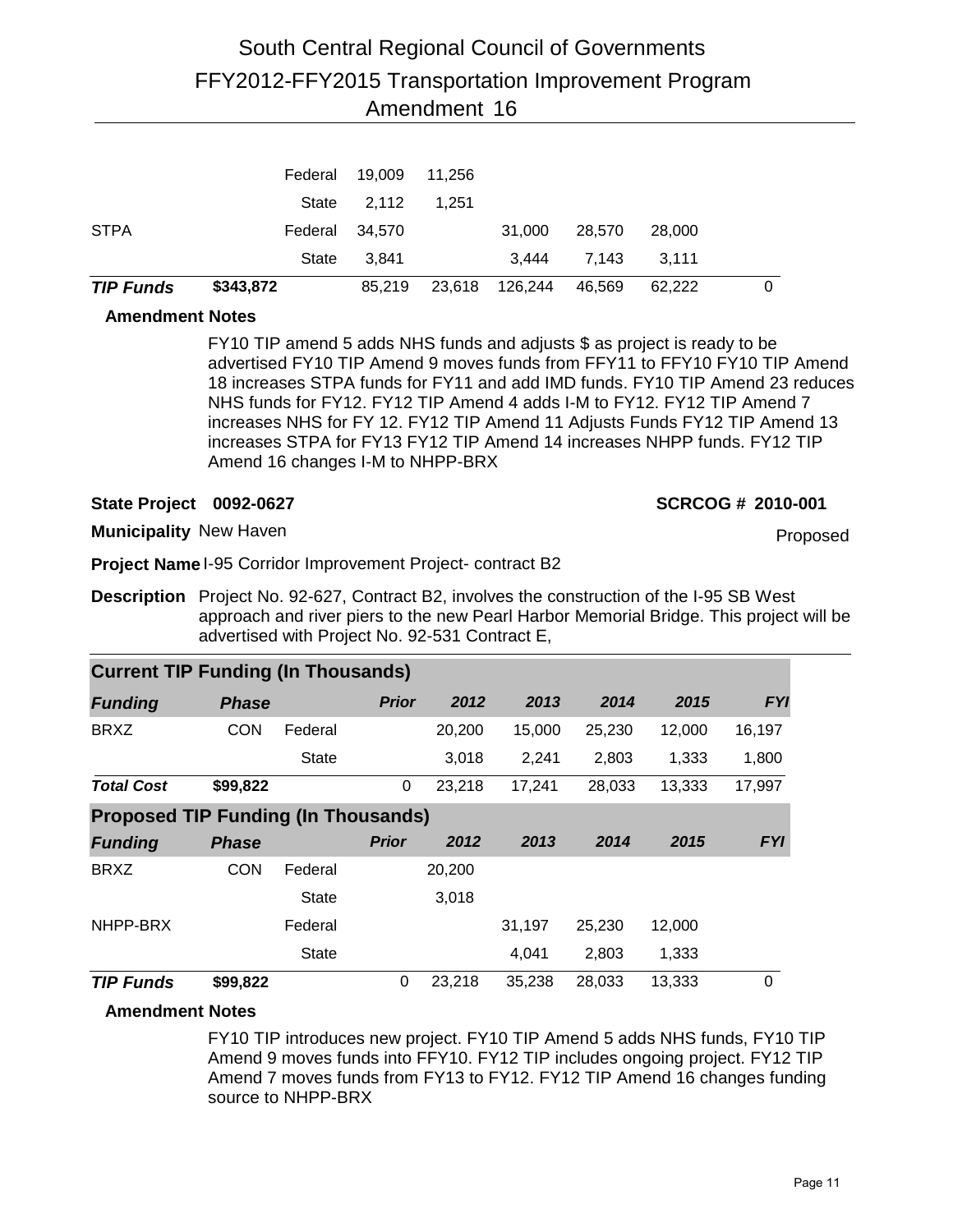**State Project** 0092-XXXX **SCRCOG # 2013-A15-1** 

**Municipality** New Haven

Proposed

**Project Name** Downtown Crossing, Phase 2

**Description** The City of New Haven is requesting \$10 million in TIGER V funding for Phase 2 of Downtown Crossing which includes roadway, stormwater and bike and pedestrian infrastructure improvements at a total cost of \$12.5 million.

| <b>Current TIP Funding (In Thousands)</b>  |              |         |              |      |      |        |      |            |  |  |  |  |
|--------------------------------------------|--------------|---------|--------------|------|------|--------|------|------------|--|--|--|--|
| <b>Funding</b>                             | <b>Phase</b> |         | <b>Prior</b> | 2012 | 2013 | 2014   | 2015 | <b>FYI</b> |  |  |  |  |
| <b>TIGER</b>                               | <b>CON</b>   | Federal |              |      |      | 10,000 |      |            |  |  |  |  |
|                                            |              | Local   |              |      |      | 2,500  |      |            |  |  |  |  |
| <b>Total Cost</b>                          | \$12,500     |         | $\Omega$     | 0    | 0    | 12,500 | 0    | 0          |  |  |  |  |
| <b>Proposed TIP Funding (In Thousands)</b> |              |         |              |      |      |        |      |            |  |  |  |  |
|                                            |              |         |              |      |      |        |      |            |  |  |  |  |
| <b>Funding</b>                             | <b>Phase</b> |         | <b>Prior</b> | 2012 | 2013 | 2014   | 2015 | <b>FYI</b> |  |  |  |  |
| <b>TIGER</b>                               | <b>CON</b>   | Federal |              |      |      |        |      | 10,000     |  |  |  |  |
|                                            |              | Local   |              |      |      |        |      | 2,500      |  |  |  |  |

### **Amendment Notes**

FY12 TIP Amend 15 adds new Project. FY12 TIP Amend 16 moves funds to FYI per DOT request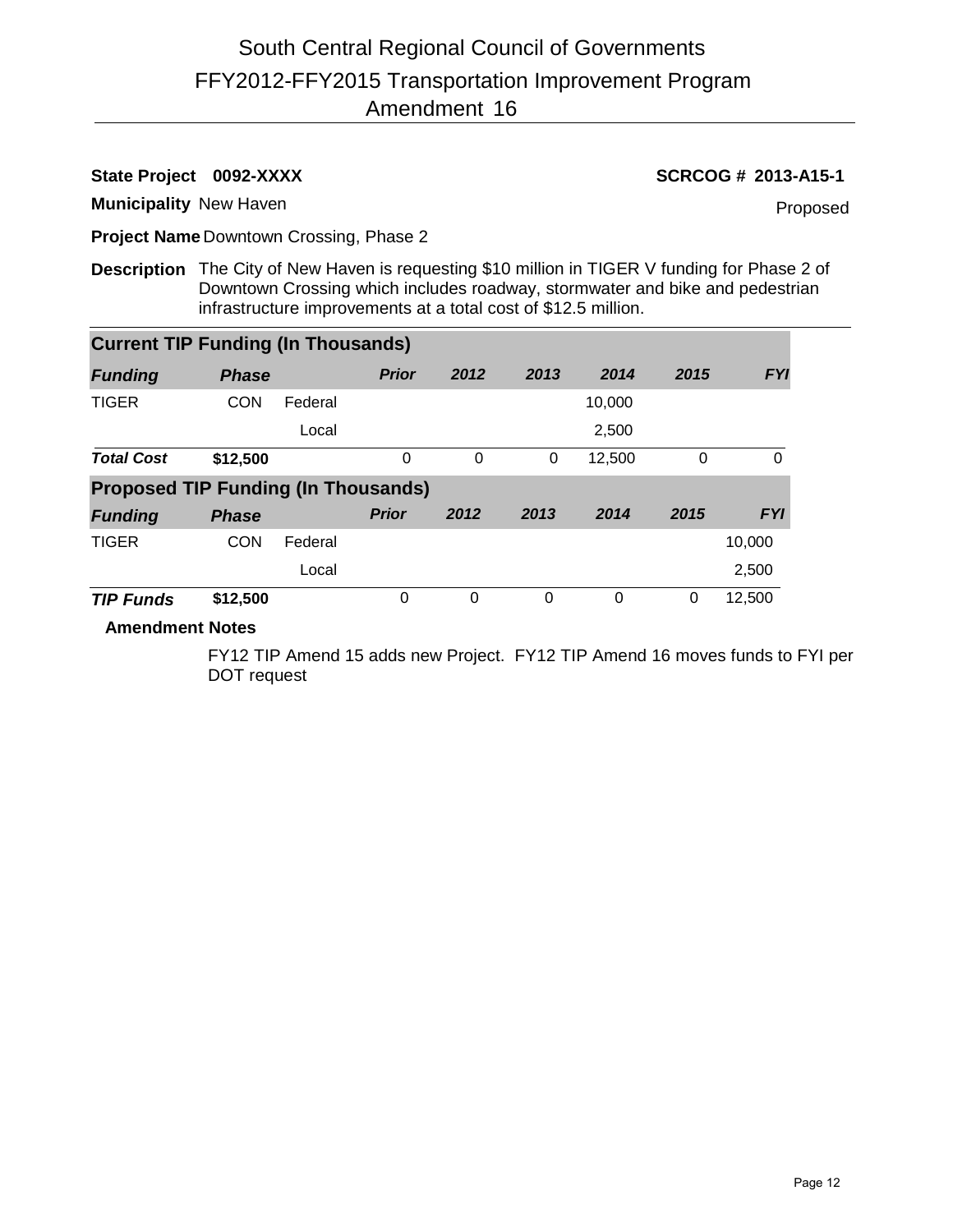# **State Project 0138-0221 SCRCOG # 2001-025**

**Municipality** Regional

Proposed

**Project Name** I-95: Housatonic River Bridge Replacement

**Description** Replace the current six-lane bridge with a new structure to the north (west) of the existing bridge though complicated by proximity to Metro North. FY02 includes \$500,000 (total) ROW. Approximately four year construction period.

|                   | <b>Current TIP Funding (In Thousands)</b>  |              |                  |                  |           |             |             |
|-------------------|--------------------------------------------|--------------|------------------|------------------|-----------|-------------|-------------|
| <b>Funding</b>    | <b>Phase</b>                               | <b>Prior</b> | 2012             | 2013             | 2014      | 2015        | <b>FYI</b>  |
| <b>BRXZ</b>       | CON AC-Entry                               |              | $\pmb{0}$        |                  |           |             |             |
|                   | Federal                                    |              | 41,455           | 41,000           |           |             | 48,410      |
|                   | <b>State</b>                               |              | 4,606            | 4,556            |           |             | 5,379       |
| I-M               | AC-Entry                                   |              | 0                |                  |           |             |             |
|                   | Federal                                    |              | 20,000           | 5,000            |           |             |             |
|                   | <b>State</b>                               |              | 2,222            | 556              |           |             |             |
| I-MD              | Federal                                    |              | 950              |                  |           |             |             |
| <b>NHPP</b>       | Federal                                    |              |                  | 44,000           |           |             |             |
|                   | <b>State</b>                               |              |                  | 4,889            |           |             |             |
| <b>Total Cost</b> | \$223,023                                  | $\pmb{0}$    | 69,233           | 100,001          | $\pmb{0}$ | $\mathbf 0$ | 53,789      |
|                   | <b>Proposed TIP Funding (In Thousands)</b> |              |                  |                  |           |             |             |
| <b>Funding</b>    | <b>Phase</b>                               | <b>Prior</b> | 2012             | 2013             | 2014      | 2015        | <b>FYI</b>  |
| <b>BRXZ</b>       | CON AC-Entry                               |              | $\boldsymbol{0}$ |                  |           |             |             |
|                   | Federal                                    |              | 26,000           | 41,000           |           |             |             |
|                   | <b>State</b>                               |              | 2,889            | 4,556            |           |             |             |
| I-M               | AC-Entry                                   |              | $\boldsymbol{0}$ |                  |           |             |             |
|                   | Federal                                    |              | 20,000           | 11,500           |           |             |             |
|                   | <b>State</b>                               |              | 2,222            | 1,278            |           |             |             |
| I-MD              | Federal                                    |              | 950              |                  |           |             |             |
| NHPP-BRX          | Federal                                    |              |                  | 39,500           |           |             |             |
|                   | <b>State</b>                               |              |                  | 4,389            |           |             |             |
| <b>NHS</b>        | <b>AC-Entry</b>                            |              |                  | $\pmb{0}$        |           |             |             |
|                   | Federal                                    |              |                  | 9,000            |           |             |             |
|                   | <b>State</b>                               |              |                  | 1,000            |           |             |             |
| <b>STPBS</b>      | AC-Entry                                   |              |                  | $\boldsymbol{0}$ |           |             |             |
|                   | Federal                                    |              |                  | 4,000            |           |             |             |
|                   | <b>State</b>                               |              |                  | 400              |           |             |             |
| <b>TIP Funds</b>  | \$168,684                                  | $\pmb{0}$    | 52,061           | 116,623          | $\pmb{0}$ | $\pmb{0}$   | $\mathbf 0$ |
|                   |                                            |              |                  |                  |           |             |             |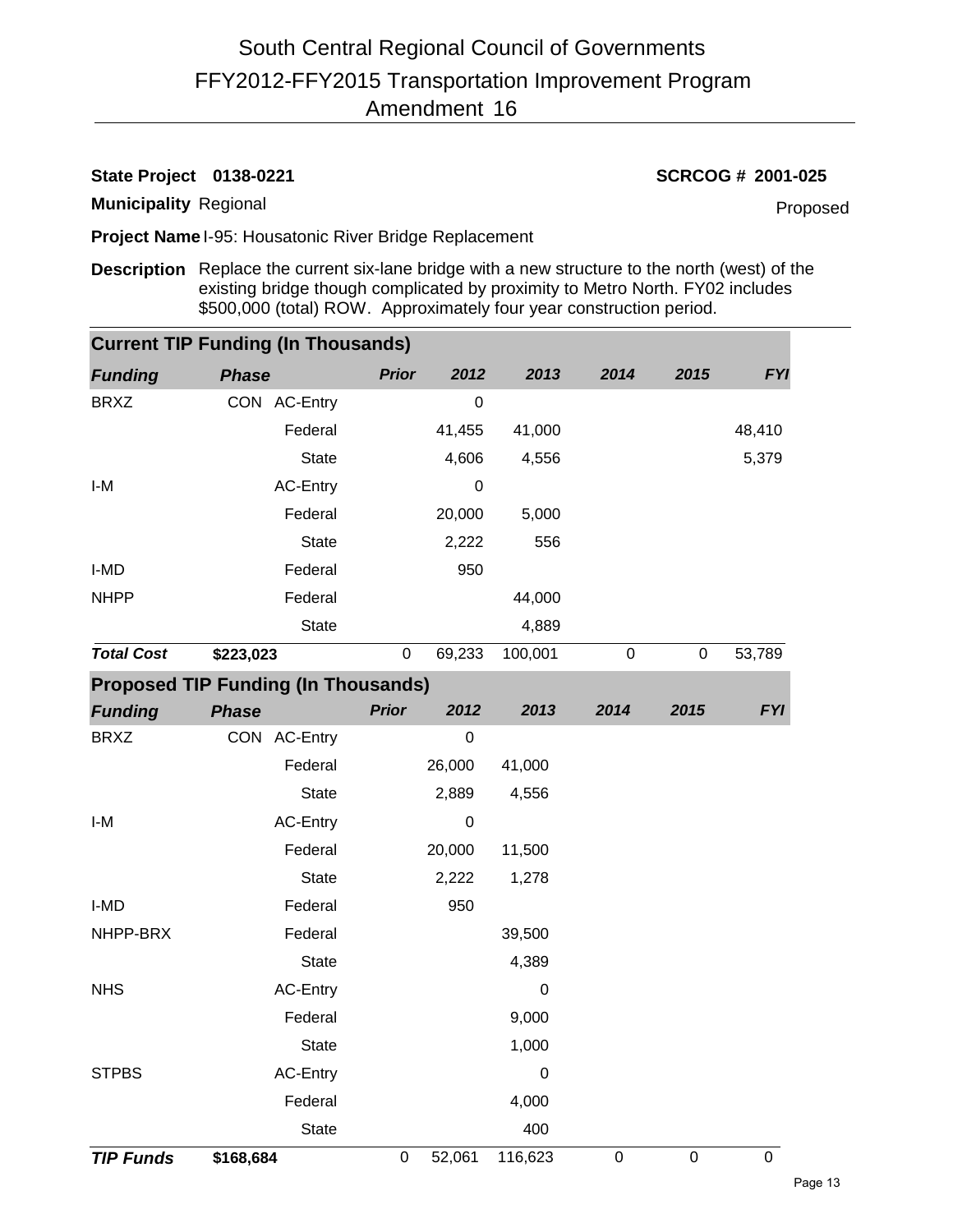## **Amendment Notes**

 FY07 TIP Amend 19 increases cost 18%. Region instructed to update TIP. FY10 TIP Amend 12 moves this project into the current TIPFY10 TIP 18 moves BRXZ funds from FY12 to FY11. FY10 TIP Amend 19 moves IMD to FY2012, FY10 TIP Amend 20 moves I-M from FY2013 to FY2011, FY10 TIP Amend 21 adjusts funding for FY12, FY12 amend 4 adjusts funding for fy12, FY12 TIP Amend 6 moves funds from FY13 to FY12. FY12 TIP Amend 11 adds NHPP eliminates IM and BRX for FY13. FY12 TIP Amend 12 add IM and BRX funds for FY13. FY12 TIP Amend 16 changes sources of funding.

**State Project 0427-PXXXX SCRCOG # 2010-007**

**Municipality** Regional

Proposed

**Project Name** GNHTD Replace Paratransit Vehicles

**Description** Transit District's Capital Funds for purchase of Paratransit buses to replace vehicles that have reached the end of their useful life. Generally 4 years or 125,000 miles

|                                            | <b>Current TIP Funding (In Thousands)</b> |              |              |       |       |      |       |            |  |  |  |  |  |
|--------------------------------------------|-------------------------------------------|--------------|--------------|-------|-------|------|-------|------------|--|--|--|--|--|
| <b>Funding</b>                             | <b>Phase</b>                              |              | <b>Prior</b> | 2012  | 2013  | 2014 | 2015  | <b>FYI</b> |  |  |  |  |  |
| 5307C                                      | OTH                                       | Federal      |              | 2,122 | 221   | 560  | 966   | 2,246      |  |  |  |  |  |
|                                            |                                           | <b>State</b> |              | 530   | 55    | 140  | 241   | 562        |  |  |  |  |  |
| 5307P                                      |                                           | Federal      |              | 911   |       |      |       |            |  |  |  |  |  |
|                                            |                                           | <b>State</b> |              | 228   |       |      |       |            |  |  |  |  |  |
| <b>Total Cost</b>                          | \$8,782                                   |              | 0            | 3,791 | 276   | 700  | 1,207 | 2,808      |  |  |  |  |  |
| <b>Proposed TIP Funding (In Thousands)</b> |                                           |              |              |       |       |      |       |            |  |  |  |  |  |
| <b>Funding</b>                             | <b>Phase</b>                              |              | <b>Prior</b> | 2012  | 2013  | 2014 | 2015  | <b>FYI</b> |  |  |  |  |  |
| 5307C                                      | OTH                                       | Federal      |              |       | 221   | 560  | 966   | 2,246      |  |  |  |  |  |
|                                            |                                           | <b>State</b> |              |       | 55    | 140  | 241   | 562        |  |  |  |  |  |
| 5307P                                      |                                           | Federal      |              |       | 911   |      |       |            |  |  |  |  |  |
|                                            |                                           | <b>State</b> |              |       | 228   |      |       |            |  |  |  |  |  |
| <b>TIP Funds</b>                           | \$6,130                                   |              | 0            | 0     | 1,415 | 700  | 1,207 | 2,808      |  |  |  |  |  |

## **Amendment Notes**

FY12 TIP includes ongoing project. FY12 TIP Amend 16 moves 5307P funds from FFY12 to FFY13. Also moves 5307C funds to a new project #427-PXXX1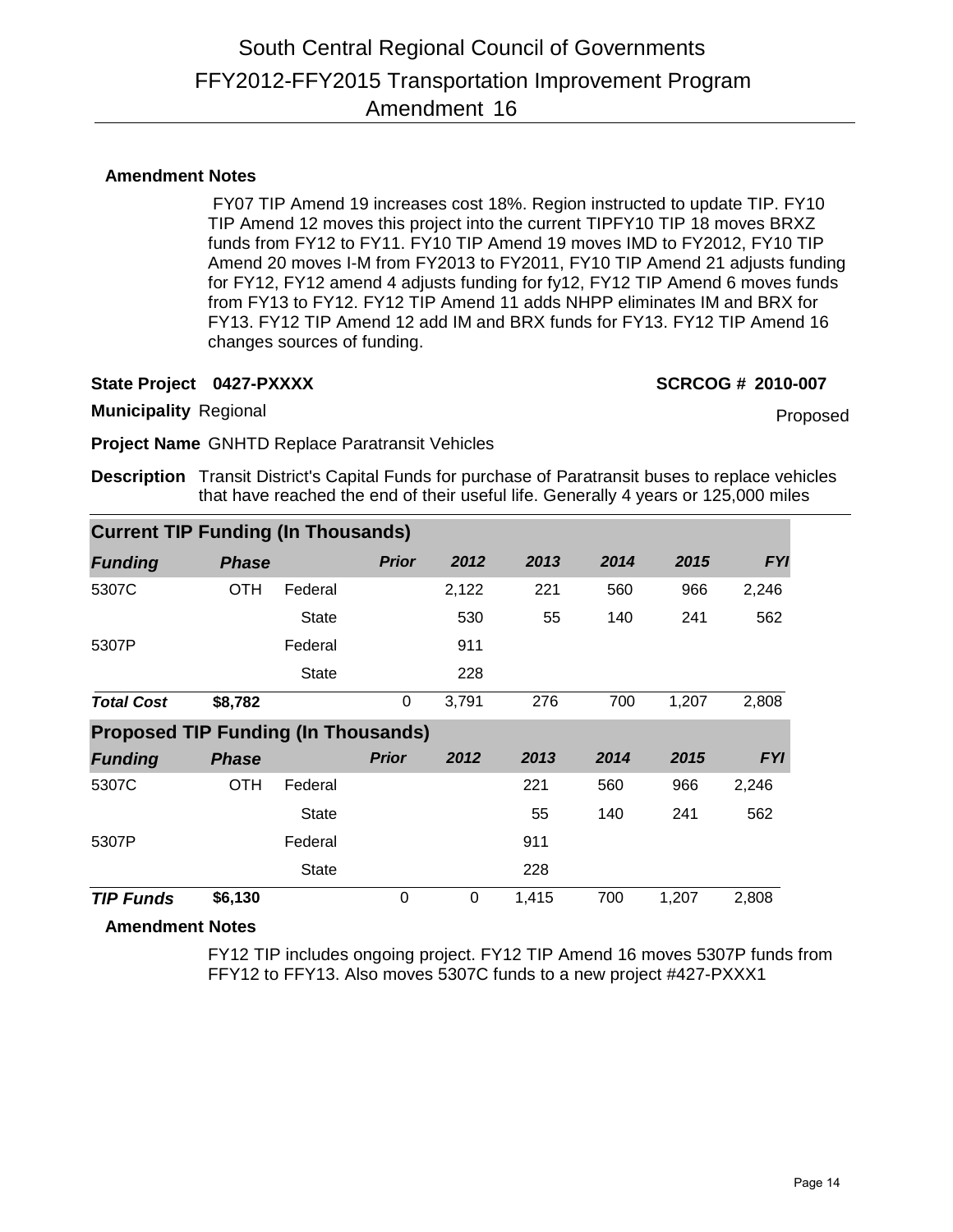# **State Project 0427-PXXXX1 SCRCOG # 2013-A16-1**

**Municipality** Regional

Proposed

**Project Name** GNHTD- Replace Paratransit Vehicles Program FY12

**Description** project is for the replacement of paratransit vehicles that have reached the end of their useful life. Carryover Funds from FFY12 are moved to FFY13.

# **Current TIP Funding (In Thousands)**

| <b>Proposed TIP Funding (In Thousands)</b> |              |              |              |      |       |      |      |            |  |  |  |
|--------------------------------------------|--------------|--------------|--------------|------|-------|------|------|------------|--|--|--|
| <b>Funding</b>                             | <b>Phase</b> |              | <b>Prior</b> | 2012 | 2013  | 2014 | 2015 | <b>FYI</b> |  |  |  |
| 5307P                                      | ALL          | Federal      |              |      | 2,122 |      |      |            |  |  |  |
|                                            |              | <b>State</b> |              |      | 530   |      |      |            |  |  |  |
| <b>TIP Funds</b>                           | \$2,652      |              |              | 0    | 2.652 |      |      |            |  |  |  |

**Amendment Notes**

FY12 TIP Amend 16 adds new project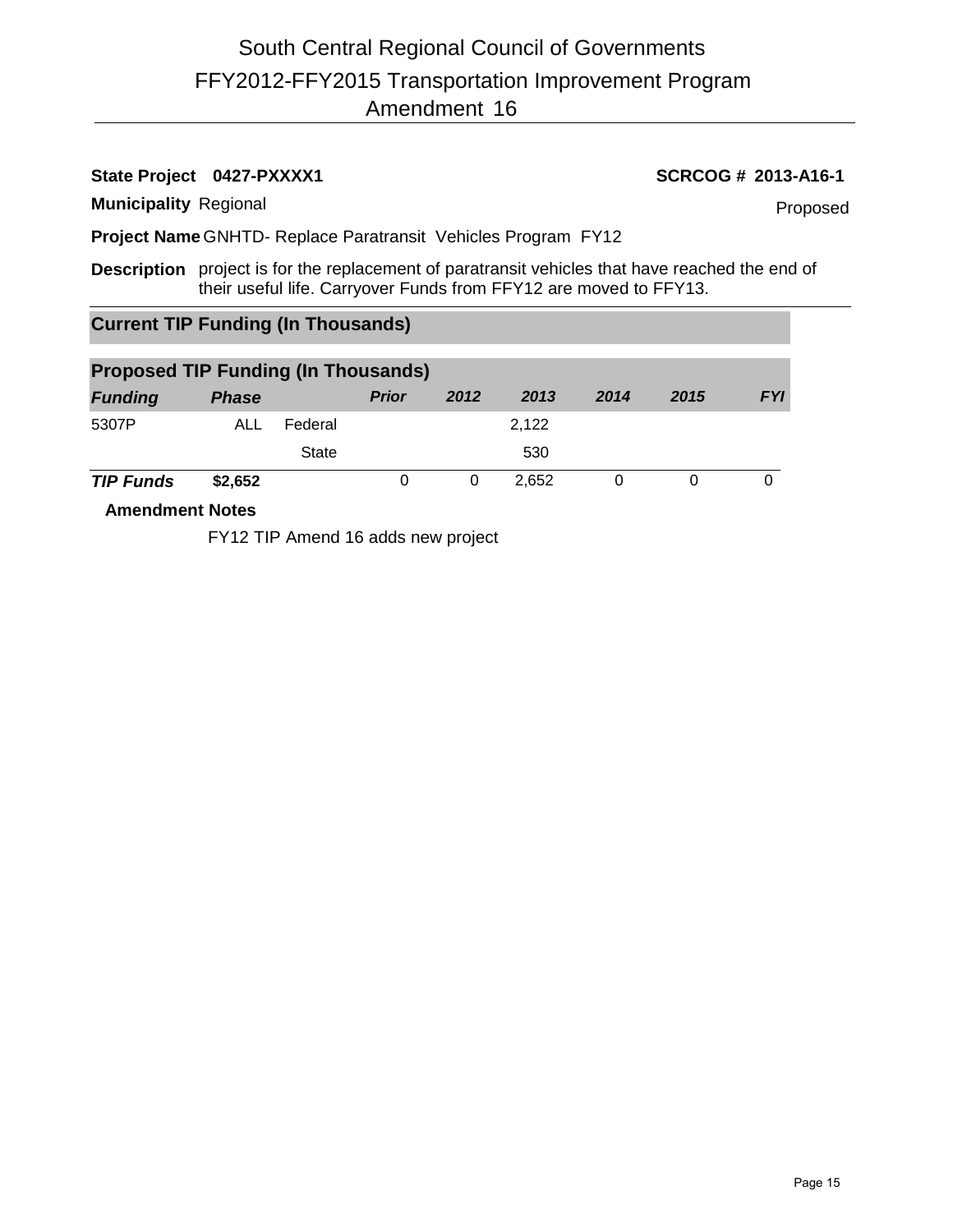**RCO** 

*Planning for Our Region's Future*

Bethany Branford East Haven Guilford Hamden Madison Meriden Milford New Haven North Branford North Haven Orange Wallingford West Haven Woodbridge

Carl J. Amento, Executive Director

*Resolution Fiscal Year 2012-Fiscal Year 2015 Transportation Improvement Program Amendment Sixteen*

- *Whereas:* U.S. Department of Transportation "Metropolitan Planning Regulations" (23 *CFR* 450) prescribe that each metropolitan planning organization maintain a financially constrained multi-modal transportation improvement program consistent with a *State Implementation Plan for Air Quality* (*SIP*) conforming to both U.S. Environmental Protection Administration-established air quality guidelines and *SIP*-established mobile source emissions budgets; and
- *Whereas:* The Council, per 23 *CFR* 450.324 and in cooperation with the Connecticut Department of Transportation (ConnDOT) and public transit operators and relying upon financial constraints offered by ConnDOT, adopted a *Fiscal Year 2012-Fiscal Year 2015 Transportation Improvement Program* on January 25, 2012, after finding the *Program* conforming per U.S. Environmental Protection Administration (U.S. EPA) final conformity rule (40 *CFR* 51 and 93) and relevant Connecticut Department of Transportation air quality conformity determinations: *Air Quality Conformity Reports: Fiscal Year 2012-2015 Transportation Improvement Program* and the Region's *Long-Range Transportation Plans—2011 to 2040, (April, 2011)*; and
- *Whereas:* The Council, on January 25, 2012, indicated that periodic *Program* adjustment or amendment was possible; and
- *Whereas:* Projects referenced in the Program amendment (below) are consistent with the region's long-range transportation plan (*South Central Regional Long Range Transportation Plan—2011 to 2040, (April, 2011))*; and
- *Whereas:* Council *Public Participation Guidelines: Transportation Planning* have been observed during the development of the proposed *Program* amendment (below); and
- *Whereas*: By agreement between the Council and the Connecticut Department of Transportation, public involvement activities carried out by the South Central Regional Council of Governments in response to U.S. Department of Transportation metropolitan planning requirements are intended to satisfy the requirements associated with development of a *Statewide Transportation Improvement Program* and/or its amendment; and
- *Whereas:* Council of Governments' review of transportation goals, projects and opportunities may result in further adjustment or amendment of the *Program*.